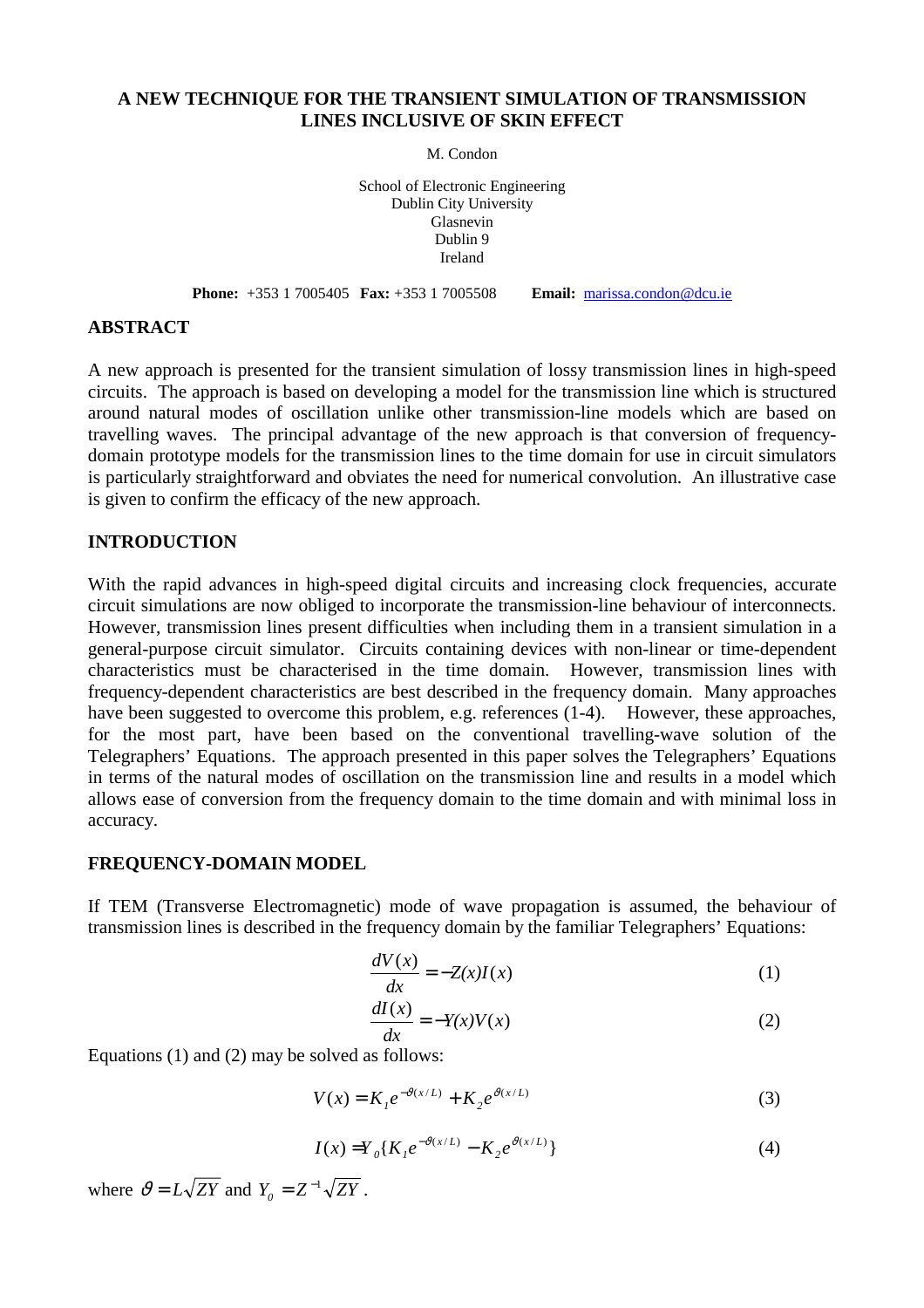This travelling-wave solution forms the basis of many time-domain models for transmission lines.

The approach presented in the current paper differs from the travelling-wave solution and follows that used in reference (5) for modelling a power cable. Equations (1) and (2) are first integrated to yield:

$$
V(x) = V(L) + \int_{x}^{L} Z(\tau)I(\tau)d\tau
$$
\n(5)  
\n
$$
I(x) = I(L) + \int_{x}^{L} Y(\tau)V(\tau)d\tau
$$
\n(6)

Owing to the difficulty in solving eqns. (5) and (6) analytically, a numerical solution is necessary. The transmission line is therefore divided into *K* sections where each section is an exact- $\pi$ representation. So far as the frequency-domain prototype is concerned, dividing the transmission line into a cascade of sections of the type shown in Fig. 1 does not involve any approximation.



**Fig. 1** *Exact-*π *representation of kth section*

Equations (5) and (6) may now be rewritten as

$$
V(k) = V(K) + \sum_{j=k+1}^{K} Z_{aj} I'(j) \qquad k=0,1,...K-1 \tag{7}
$$

$$
I'(k) = I'(K+1) + \sum_{j=k}^{K} (Y_{b,j+1} + Y_{cj}) V(j) \qquad k=0,1,...K
$$
 (8)

While it is not a necessary assumption, if the *k*th section happens to be longitudinally homogeneous then  $Z_{ak} = \sinh(l_k \sqrt{ZY})Z_o$  and  $Y_{bk} = Y_{ck} = Y_o \tanh\left(\frac{l_k \sqrt{Z_I}}{2}\right)$ J  $\backslash$  $\overline{\phantom{a}}$  $Y_{bk} = Y_{ck} = Y_o \tanh\left(\frac{l_k \sqrt{ZY}}{2}\right)$  where  $l_k$  is the length of the *k*th section.

Equations (7) and (8) can be solved as described in reference (5) to obtain the following model for the transmission line:

$$
\boldsymbol{I}_{B} = (A + P \zeta g P_{t}) V_{B}
$$
\nwhere  $\boldsymbol{I}_{B} = \begin{bmatrix} I_{s} \\ -I_{R} \end{bmatrix}$  and  $\boldsymbol{V}_{B} = \begin{bmatrix} V_{s} \\ V_{R} \end{bmatrix}$  with  $A, P, \zeta$  and  $g$  as defined in reference (5). (9)

The transmission-line model defined by eqn. (9) necessarily yields the same results as the travelling-wave solution when applied in the frequency domain. The advantage of the new structure is that it allows ease of conversion to the time domain and that the bandwidth of the resultant time-domain model is explicit.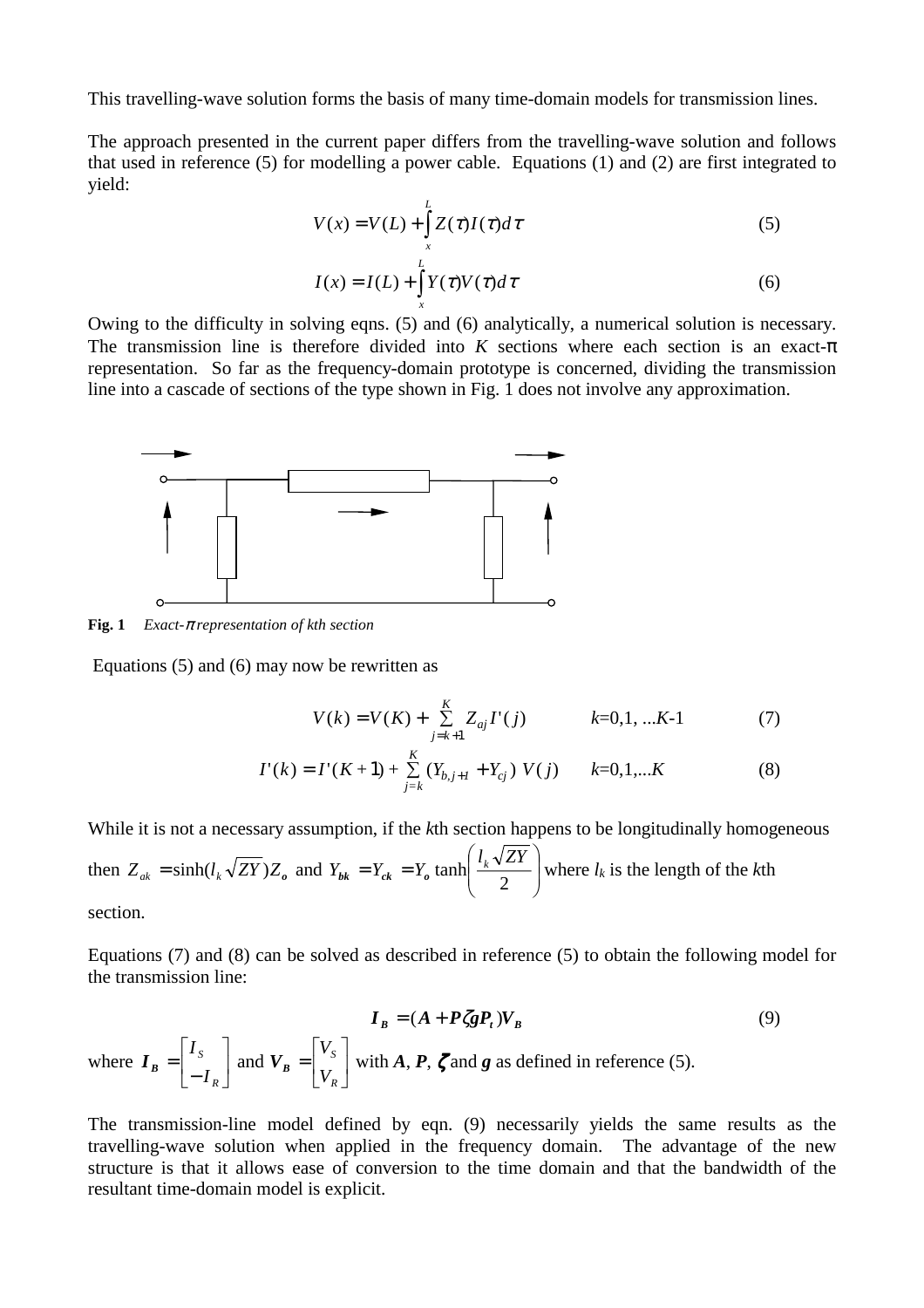The crucial part of the new model is the *g* matrix. The elements of *g* have the form shown in Fig. 2a. It is seen that up to a specific folding frequency, each element of *g* has a single resonant hump. These resonant humps are identified as corresponding to natural *modes of oscillation* within the model. The lowest natural frequency physically corresponds to fundamental natural resonance with common-mode energisation  $(V_R = V_S)$ . The second natural frequency corresponds to secondharmonic natural resonance and so on.

The nature of the elements of  $\zeta$  is as shown in Fig. 2b. The first near-singularity defines the folding frequency. This specific folding or Nyquist frequency determines the bandwidth of the timedomain model for the transmission line. All the elements of the *A*, ζ and *g* matrices are accurately approximated up to this frequency. The *P* matrix is a transformation matrix and is independent of frequency and hence translates directly to the time domain. (Note:  $P_t$ =transpose of *P*).



**Fig. 2a** *Nature of the elements of the g matrix* **Fig. 2b** *Nature of the elements of the* ζ *matrix* 

#### **CONVERSION OF FREQUENCY-DOMAIN MODEL TO THE TIME DOMAIN**

For conversion to the time domain, the elements of the diagonal matrices  $g$  and  $\zeta$  and the elements of the *A* matrix can be approximated using low order *z*-transfer functions. For example, the nature of the elements of the *g* and ζ matrices is such that the following transfer-function forms yield accurate approximations:

$$
\overline{\mathbf{g}}(z) = \frac{a_1 z^{-1} + a_2 z^{-2}}{1 + b_1 z^{-1} + b_2 z^{-2} + b_3 z^{-3}} \qquad \overline{\zeta}(z) = \frac{a_0 + a_1 z^{-1}}{1 + b_1 z^{-1}} \tag{10}
$$

The *z*-domain transfer functions translate directly to the time domain and hence no time-consuming convolution is required.

#### **ILLUSTRATIVE CASE**

To confirm the efficacy of the technique for the transient simulation of lossy interconnects, a simple illustrative case is considered. The case considered is that of the single transmission line given in Fig. 7 in Kyung Suk Oh (6) and shown in Fig. 3. Skin effect is modelled as in Kyung Suk Oh (6) i.e.

$$
R_{\rm skin}(\omega) \approx R_s(1+j)\sqrt{\omega} \tag{11}
$$

The input to the circuit is a digital pulse with a rise time of 1ns and a duration of 20ns as in Kyung Suk Oh (6). An eight-section model was developed for the sample transmission line and converted to the time domain as described above.